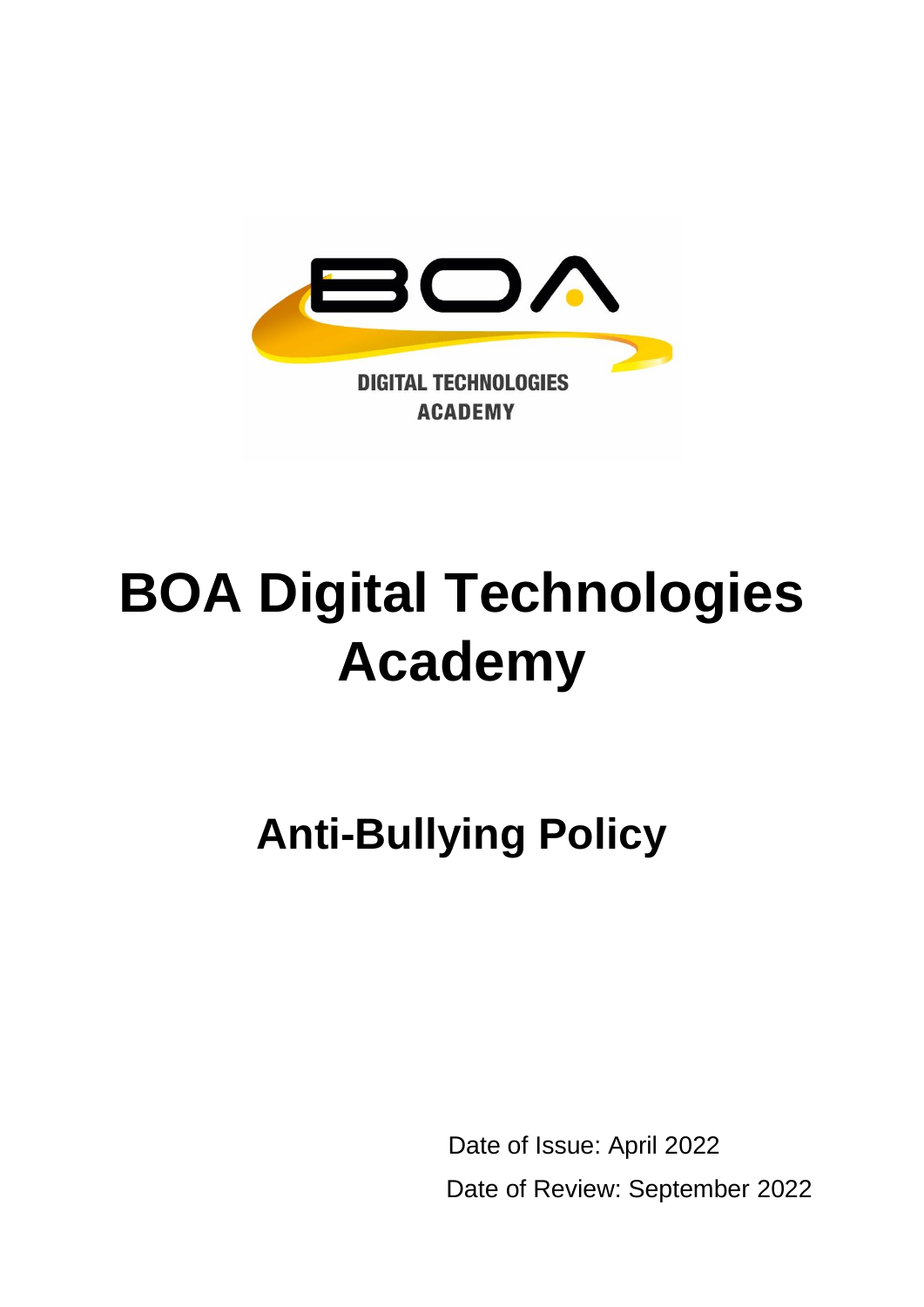# **Aim:**

The aim of the anti-bullying policy is to ensure that students learn in a supportive, caring and safe environment without the fear of being bullied and that staff are free from fear of bullying by students. Bullying is anti-social behaviour and affects everyone; it is unacceptable and will not be tolerated. Only when all issues of bullying are addressed will students be able to fully benefit from the opportunities available at BOA Digital. Bullying is also contrary to British values.

# **Statutory duties of school:**

Section 89 of the Education and Inspections Act 2006 provides that maintained schools/academies must have measures to encourage good behaviour and prevent all forms of bullying amongst students. These measures are part of BOA Digital's behaviour policy which must be communicated to all students, academy staff and parents.

The act ensures that BOA Digital staff have information, advice and power to:

- Discipline students whose behaviour is unacceptable.
- Discipline students whose behaviour is unacceptable at any time the students are in school or elsewhere under the charge of a teacher, including visits.
- Discipline students in some circumstances where a student's misbehaviour occurs outside of school.
- Impose a detention outside school hours.
- Confiscate students' property.

# **Scope of this policy and links to other policies**

The academy fully endorses the principles laid out in the DfE Preventing and Tackling Bullying guidance document published in 2017.

This policy includes:

- Bullying of students by students within the academy.
- Bullying of and/or by students outside of the academy, where the academy is aware of it.
- Bullying of staff by students within or outside the academy.

Allegations about bullying of students by staff will be dealt with under the academy's Safeguarding Policy.

This policy has links to the following Academy policies and procedures:

- Equality Scheme
- Behaviour Handbook
- Acceptable Use Policy (internet safety)
- Safeguarding and Child Protection Policy
- General Complaints Policy for Parents & Carers
- SEN Policy and Practice

BOA Digital has a safeguarding duty regarding appropriate behaviour as per Keeping Children Safe in Education (2021.)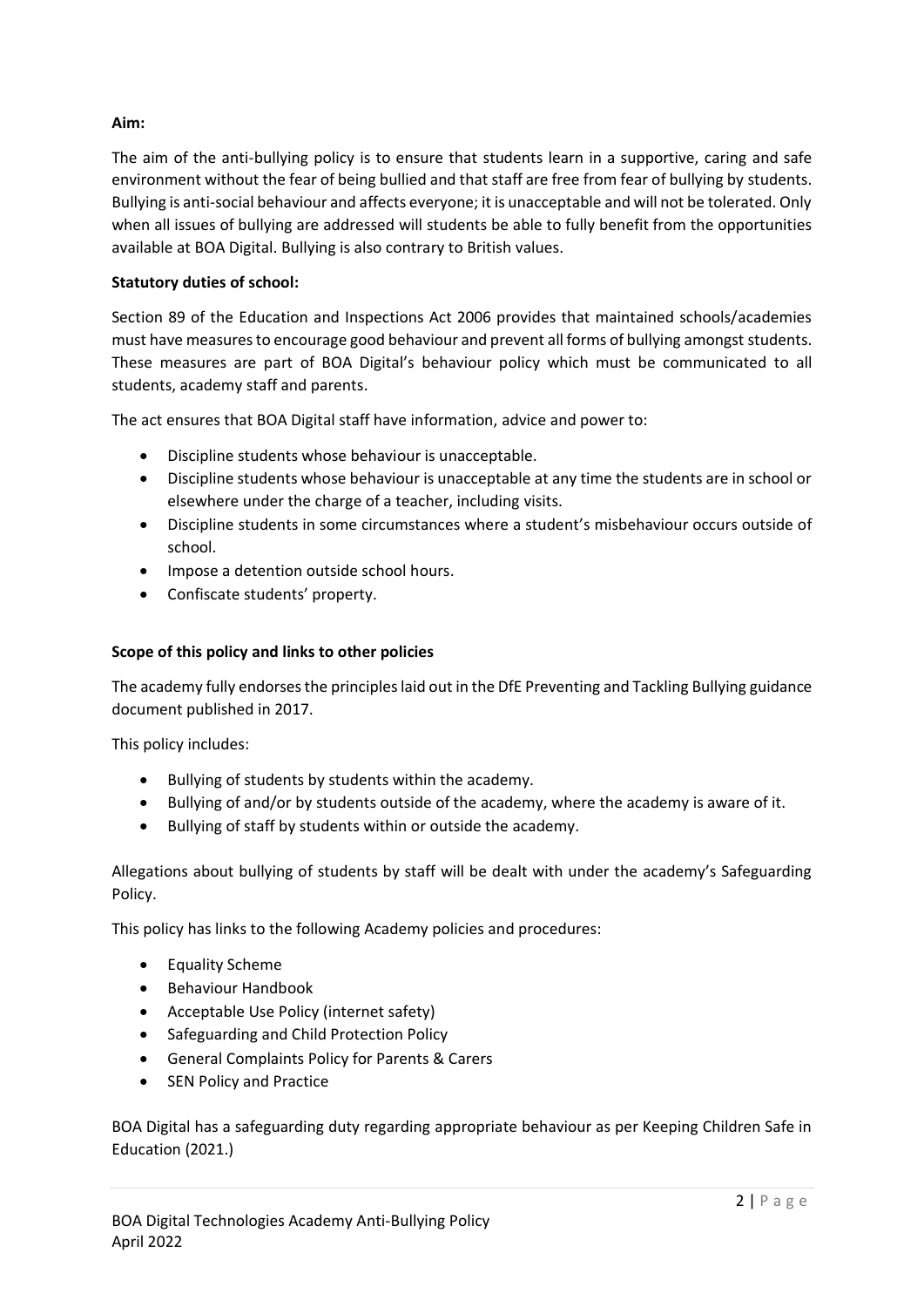## **Definition:**

Bullying occurs when a person or group of people, over a period of time, by word, action or gesture, deliberately deny the dignity of another individual or group i.e.

- Physically and/or mentally hurt or worried.
- Unsafe and/or frightened.
- Unable to do well and achieve.
- Different, alone, unimportant and/or unvalued.
- Unable to see a happy and exciting future for yourself.

For BOA Digital to be successful in 'valuing and respecting all individuals' and in 'providing opportunities for students to develop their confidence and self-respect', bullying must be identified and eradicated.

#### **What does bullying look like, feel like, sound like?**

Bullying is any behaviour by an individual or group that:

- Is meant to hurt the person or people doing the bullying know what they are doing and mean to do it.
- Happens more than once there will be a pattern of behaviour, not just a 'one-off' incident.
- Involves an imbalance of power the person being bullied will usually find it very hard to defend themselves.

It can be:

Emotional: being unfriendly, excluding, tormenting (e.g. hiding books, threatening gestures).

- Physical: pushing, kicking, hitting or using violence.
- Racist: racial taunts, inappropriate jokes, graffiti and gestures.
- Sexual: unwanted physical contact or sexually abusive comments / gender based violence / sexual violence / sexual harassment.
- Homophobic/Biphobic: discriminating against someone because of their sexual orientation.
- Verbal: name-calling, sarcasm, spreading rumours and teasing.
- Cyber: all areas of social media, such as posting threatening or personal comments / images / videos about someone.
- Transphobic: founded on gender identity.
- Peer-on-peer: verbal or physical, by person or by electronic, on-line or written means and can be directed at both staff and pupils

This list is not exhaustive.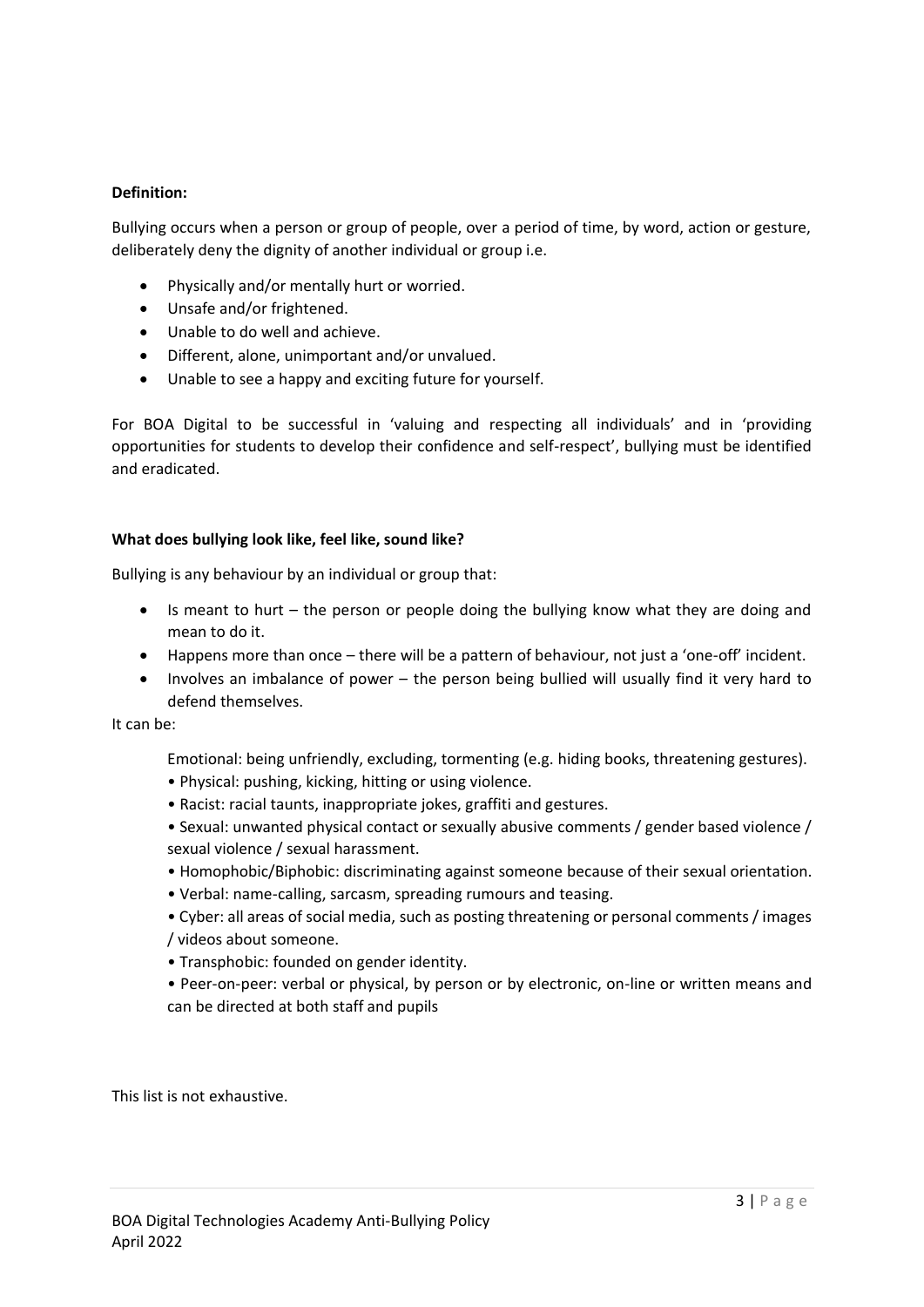## **Who bullies?**

**Anyone** has the capacity to bully. There are no completely reliable predisposition diagnoses. However, those who perceive themselves as low status within a community, institution or group may use bullying in an attempt to artificially boost their status. Self-esteem is therefore a key factor in whether someone bullies or not. This puts equal opportunities and inclusion at the centre of all anti-bullying work in schools and academies.

## **Who is bullied?**

**Anyone** can be bullied – young person, parent/carer/guardian, staff member or volunteer. People who suffer bullying are often perceived by others to be different. Sometimes the perceived difference is individual to that person – shyness, physical appearance, clothing and possessions, accent, perceived inappropriate behaviour.

Frequently the perceived difference comes from assigning an individual to a group. Such bullying would then be designated as class, disability, homophobic, racist, religious or sexist. People can be assigned or be a member of more than one group.

## **Identifying and reporting concern about bullying**

All concerns about bullying will be taken seriously and investigated thoroughly.

Students who are being bullied may not report it. However, there may be changes in their behaviour, such as becoming shy and nervous, feigning illness, taking unusual absence or clinging to adults. There may be evidence of changes in work patterns, lacking concentration or truanting from the academy. All members of staff will be alert to the signs of bullying and act promptly and firmly against it in accordance with this policy.

Students who are bullying others also need support to help them understand and change their behaviour.

Students who are aware of bullying ('bystanders') can be a powerful force in helping to address it and will be encouraged to do so in a safe way.

All students will be encouraged to report bullying by:

- Talking to a member of staff of their choice.
- Contacting local and national support agencies for advice/support.

A member of staff, who believes that he or she is being bullied or harassed, will be encouraged to report it to a colleague of their choice.

Parents will be encouraged to report concerns about bullying and to support the academy in tackling it. Trying to resolve bullying by approaching the bully or their families themselves can lead to problems escalating.

#### **Responding to reports about bullying**

#### **Academy**

The academy will take the following steps when dealing with concerns about bullying: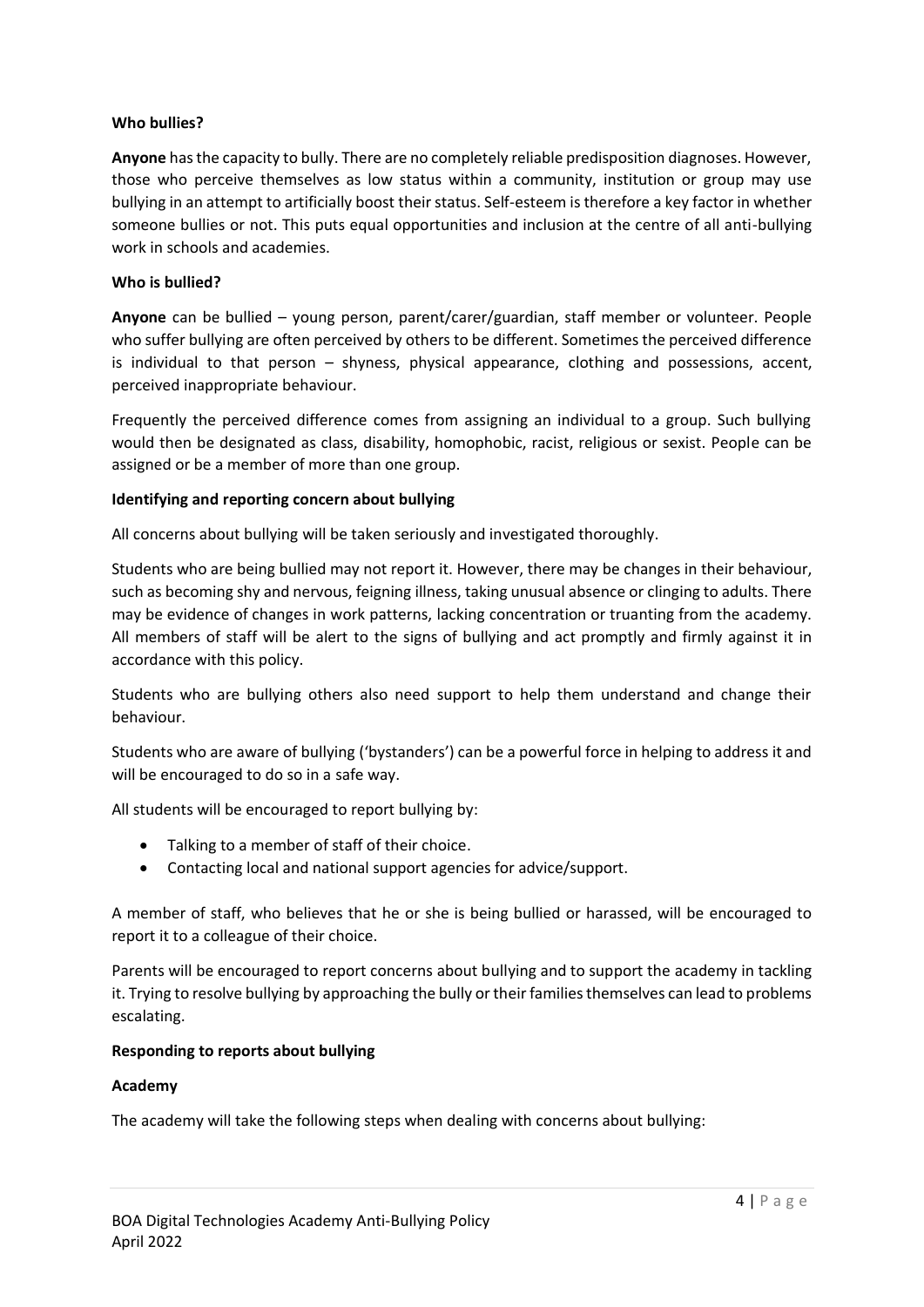- If bullying is suspected or reported, it will be dealt with immediately by the member of staff who has been made aware of it.
- A clear account of the concern will be recorded and given to the appropriate Head of Year.
- The investigating member of staff will interview everyone involved and keep a detailed record. This will be held in line with the academy's data protection policy/practice.
- Parents and other relevant adults will be kept informed.
- Where bullying occurs outside the academy, any other relevant schools or agencies will be informed and advice/support obtained.
- Restorative justice approach will be used whenever possible.
- Punitive measures will be used as appropriate and in consultation with all parties involved.

## **Students & Staff**

Staff who have been bullied will be supported by:

- Offering an immediate opportunity to discuss the experience with a member of staff of their choice.
- Providing reassurance that the bullying will be addressed.
- Offering continuous support.
- Restoring self-esteem and confidence.
- The use of specialist interventions and/or referrals to other agencies e.g. educational psychology, where appropriate.
- Help and advice on how to remove online material.

Students who have been bullied will be supported by:

- Discussing what happened.
- Discovering why the pupil became involved.
- Establishing the wrongdoing and need to change.
- Informing parents to help change the attitude of the pupil.
- The use of special interventions and/or referrals to other agencies where appropriate. Where the mental health of the student being bullied has been particularly harmed, CAMHS could be appropriately used.
- Peer Mentors.

The following disciplinary steps can be taken:

- Official warnings to cease offending
- Detention
- Exclusion from certain areas of the academy premises
- Confiscation of mobile phones, in line with our Acceptable Use (internet safety) Policy
- Minor fixed-term exclusion
- Major fixed-term exclusion
- Permanent exclusion

Where mediation has been agreed upon by all parties, the appropriate member of staff will organise: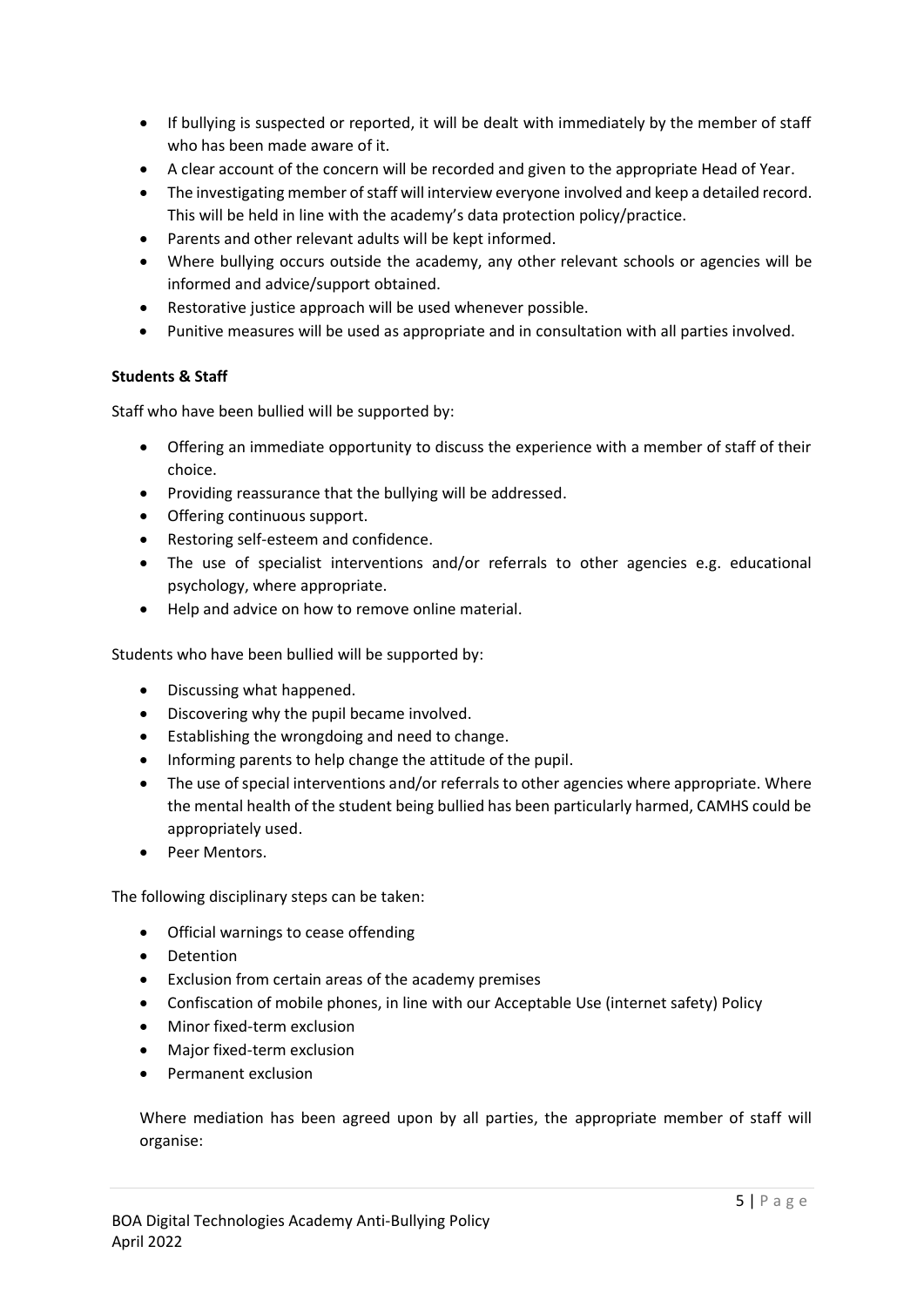• Group or 1-to-1 work to explain the negative effects of bullying to the perpetrators and their cohort.

# **Parents**

- Most concerns about bullying will be resolved through discussion between home and the academy. However, where a parent feels their concerns have not been resolved, they are encouraged to use the formal General Complaints Policy.
- Where a student is involved in bullying others outside the academy, i.e. in the street or through the use of internet at home, parents will be asked to work with the academy in addressing their child's behaviour, for example, restricting/monitoring their use of the internet or mobile phone.
- Referral of the family to external support agencies will be made where appropriate.

## **Preventative measures**

Academy leaders and the governors understand that our response to bullying does not start at which a young person or family report instances of bullying.

The academy will:

- Promote a positive ethos of good behaviour at the academy where students treat each other with mutual respect
- Raise awareness of the nature of bullying through inclusion in PSHE, tutorial time, assemblies, subject areas and informal discussion, as appropriate, in an attempt to eradicate such behaviour.
- Give care and support to create and maintain a safe learning environment where all students feel safe, secure and valued and know they will be listened to and taken seriously in line with the school ethos.
- Participate in local and national initiatives such as Anti-Bullying Week.
- Seek to develop links with the wider community that will support inclusive, anti-bullying education.
- Consider the use of specific strategies, e.g. peer mentoring on a regular basis subject to available resources.
- Refer to the LA guidelines on 'Bullying in the Workplace' where an adult in the community believes that he/she is being bullied by another adult.

#### **Promotion of this Policy**

The policy and methods for reporting bullying concerns will be promoted throughout the academy, for example in information packs for new students and staff and through regular awareness raising activities with existing students and parents. Student surveys will be carried out in each year group.

#### **Monitoring, evaluation and review**

A senior member of staff at the academy will be identified to lead on the implementation of the policy and act as the link person with the LA and outside agencies.

The academy understands that cyber-bullying techniques can develop quickly and as such will keep up-to-date with new social media platforms and their use.